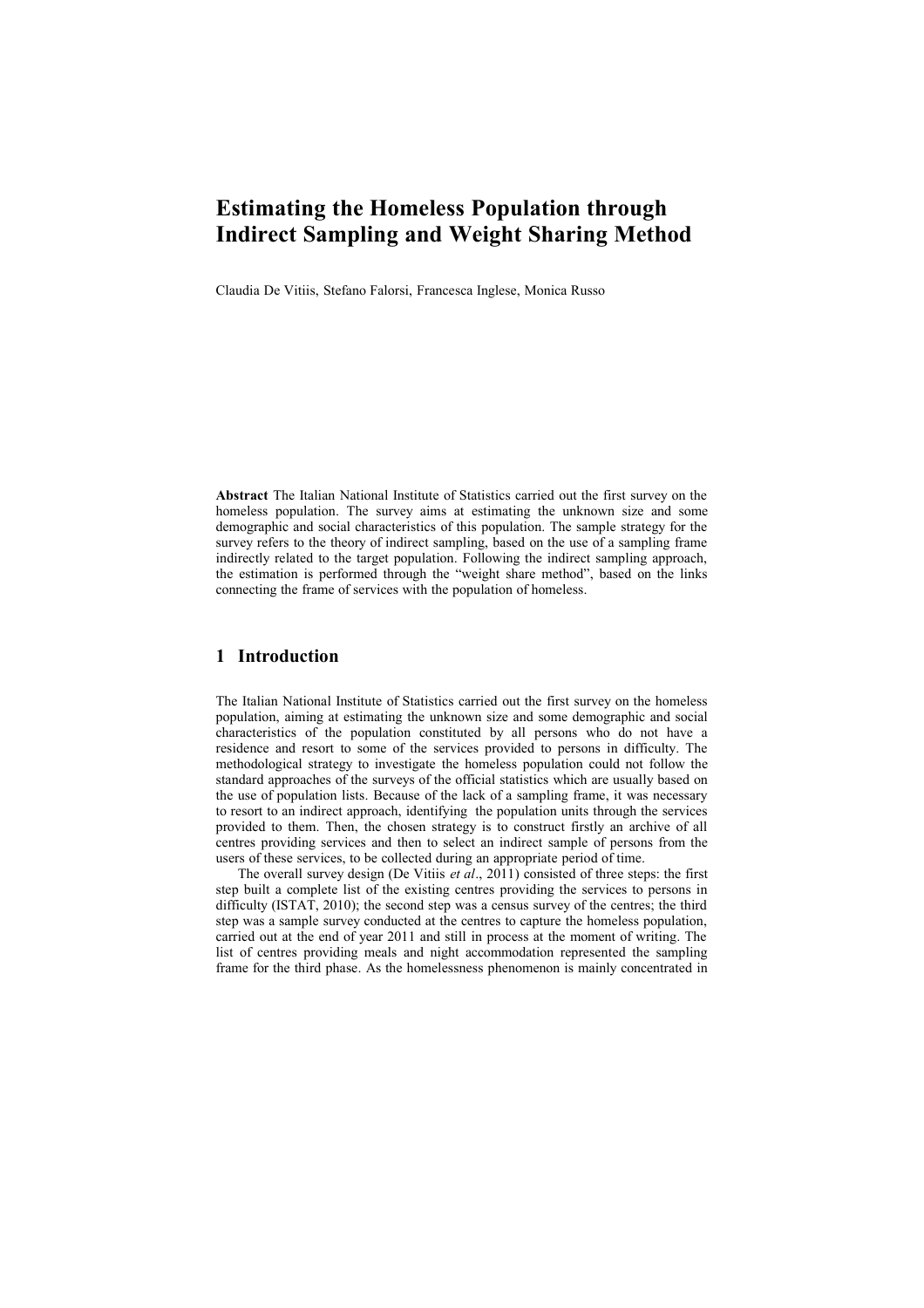big towns, the geographical coverage of the survey has been restricted to the set of the main municipalities, for a total of 158 municipalities.

The sample strategy for the survey at the third step refers to the theory of indirect sampling (Lavallée, (2007)), based on the use of a sampling frame indirectly related to the target population. In this context, the sampling frame is represented by the service providers and, consequently, the target population is restricted to the people using services. Following the indirect sampling approach, the estimation is performed through the "weight share method", based on the links connecting the frame of services with the population of homeless.

The adopted approach represents an important innovation for the Italian official statistics because of two main reasons: the homeless population is surveyed at national level for the first time on the whole Italian territory and a new methodological instrument, such as the indirect sampling, is experimented for a large scale survey.

In this paper, the sampling strategy based on the approach of indirect sampling is discussed in section 2, while in section 3 the sample design defined for the third phase of the survey is described together with some numerical results.

# **2 Indirect Sampling in the context of homeless survey**

The approach of indirect sampling is useful when a sampling frame of the target population,  $U^A$ , is not available, but it is possible to use a list referred to a different population,  $U^{\beta}$ , related to the target one. In this context, the sampling strategy consists in selecting a sample from  $U^B$  and producing the estimates of the parameters of interest referred to  $U^4$  taking into account the links between the two populations.

In the homeless survey  $U^A$  units are homeless persons, k indicates a person that receives at least one service during a defined period of time J,  $U^B$  units are the services, i, provided to persons in the considered centres during the same period of time. Hence, services are the units through which persons can be reached, given the one-toone correspondence between the two populations in a specific point of time, during which a person could not receive two different services. A generic parameter of interest, defined on the target population, can be expressed as:

$$
Y = \sum_{k \in U^A} y_k = \sum_{i \in U^B} \frac{y_k}{r_{k \equiv i}(J)},
$$
  
(1)

where  $r_{k=1}(J)$  is the number of services provided to person k (given the correspondence between person and service) during the period J in all centres in the survey field. The most relevant parameter of interest defined on the target population is its unknown size N (obtained defining  $y_k = 1$ , $\forall k$ ), together with some other parameters referred to characteristics of the homeless persons. As the sampling frame is constituted of the list of centres providing services, each centre is a cluster of services, while the sampling units are the triplets (centre, point of time, service). The points of time are defined as a specific lunch time or dinner time for centres providing meals and a specific night for those providing accommodation.

In the indirect sampling framework the calculus of sampling weights focuses on the relationships between the units from the sampling frame and those from the target population. In fact, to assign a sampling weight to each interviewed person, it is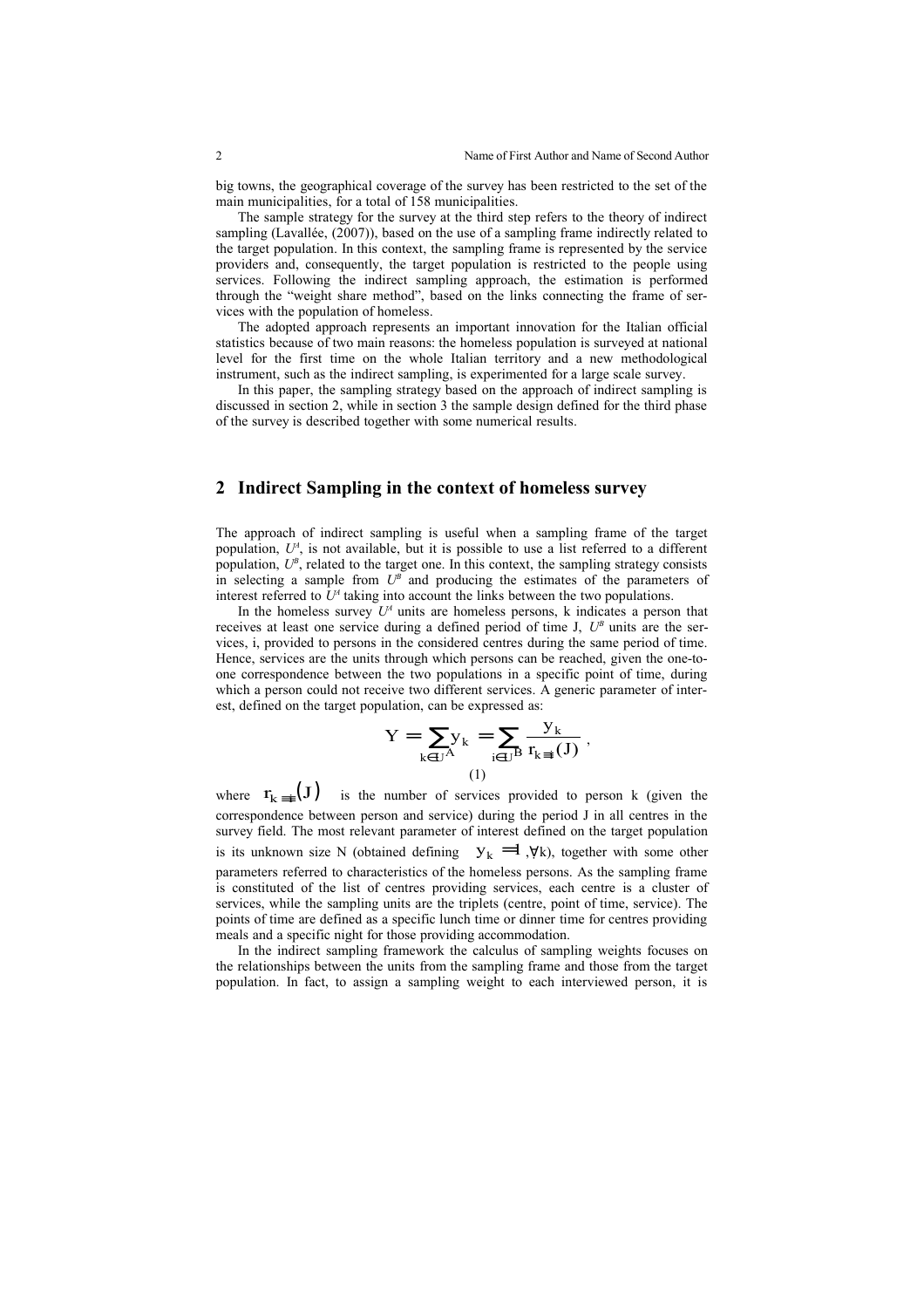#### Contribution Title 3

necessary to start from the weight of the sampled services, adopting the estimation method known as weight sharing method (Lavallée, 2007). The estimator, expressed in terms of the weight  $\widetilde{w}_k$ , is given by:

$$
\hat{Y}_J = \sum_{k \in S} y_k \widetilde{w}_k, \qquad \qquad \widetilde{w}_k = \frac{1}{r_k(J)} \sum_{K(i)=k} w_i
$$
\n
$$
(2)
$$

where  $W_i$  represents the sampling weight associated to the selected service, related to individual k belonging to sample s. To ensure a correct sharing of the weights, the map of the links between persons and centres has to be known: for each interviewed person the list of all visited centres had to be collected for a fixed period of time. The length of the observation period for each person has been set in a week, so that the estimate of the number of links refers to an average week, which has to be expanded to obtain a monthly estimate. The survey instrument to collect appropriately all the information to map the links is a daily diary in which the places where the person ate and slept in the seven days preceding the interview are collected.

It is useful to remark that the use of indirect sampling in the homelessness context introduces a risk of bias due, on one hand, to the presence in the centres of persons in economic difficulty but living in regular households and, on the other hand, to the fact that not all the target population is surveyed, because only users of those services are sampled. In order to reduce the risk of bias, in the collection phase the eligible units are previously identified and the survey time period was set to be long enough to ensure that most homeless people uses services at least once: one month has been proved to be a good choice (Ardilly and Leblanc, (2001)).

## **3 The Sampling Design for the Homeless Survey**

The sample design defined for the third survey step considered all the soup kitchens and night shelters; being their number (about 800) too small to give reason for a sample selection, it was decided to consider all of them. In this way, a one stage stratified random sampling design was defined in which each centre represents a stratum. Centres providing meals both at lunch and dinner time have been considered twice, because the same homeless person can be find in both occasions. The random selection concerned both the time dimension and the centre users: each centre was visited in prefixed points of time, randomly selected among the opening hours during the 30-day reference period; for each selected couple (centre, point of time), the interviewer selected randomly a sample of persons among the centre users by means of a systematic procedure. The size of this sample is predefined accordingly to a proportional allocation fixed sample fraction.

The overall number of interviews was set to 5.400. This sample size has been evaluated in terms of expected sampling error for the estimate of the population size N. The formula of the sampling variance of the population size estimator has been derived in the context of the indirect sampling in order to obtain an evaluation of the expected sampling error (De Vitiis *et al* 2011). The variance of the weight share method estimator depends on the variability of the number of links (Lavallée, 2007). As the homeless phenomenon is completely unknown, an evaluation of the sampling variance has been obtained assuming a pessimistic distribution of the number of links.